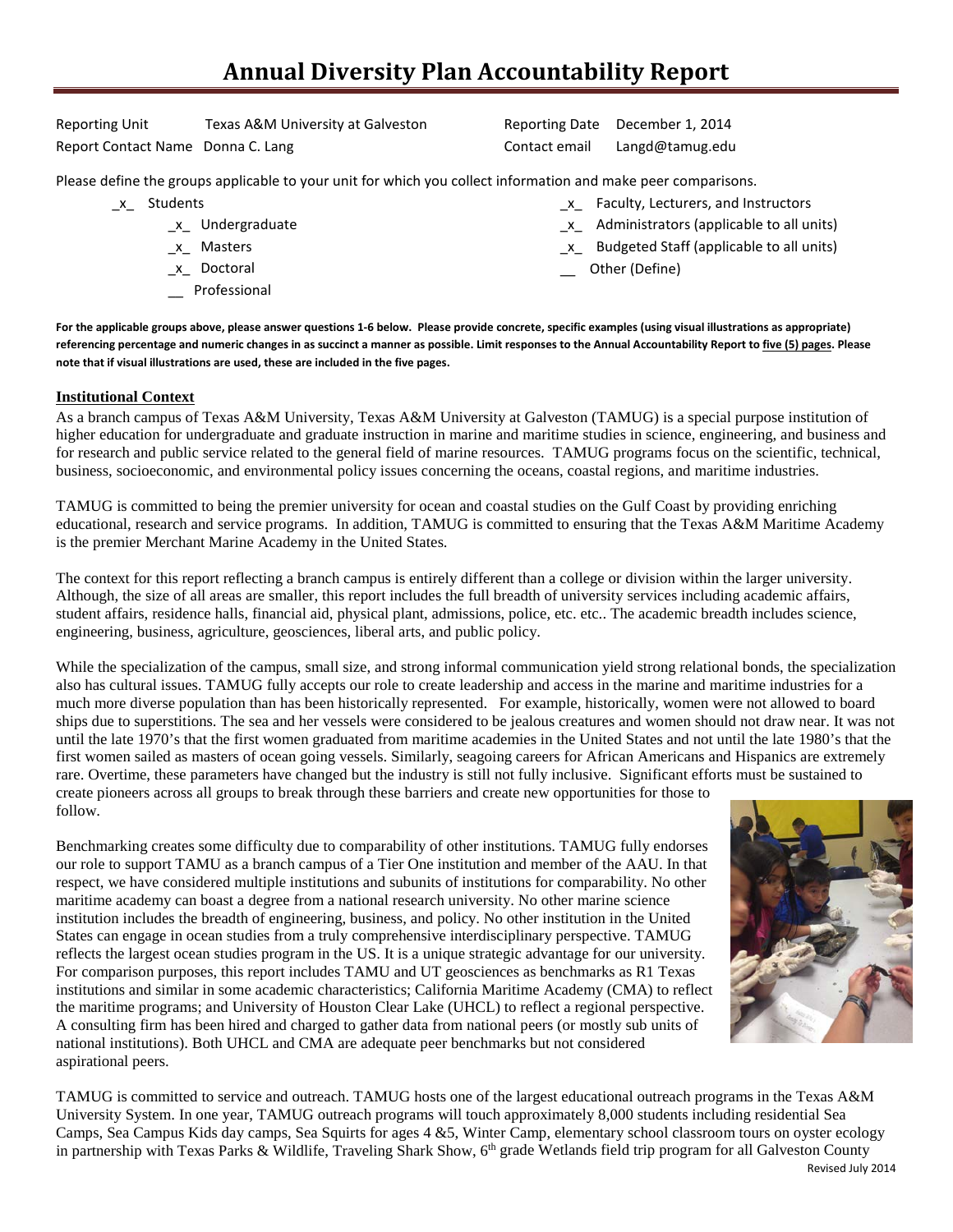schools, Galveston Children's Museum, Ocean Bowl, Galveston Maritime Camp, Galveston Ocean Engineering Camp (THECB sponsored) and more. The outreach program is a credit to the campus in many ways. It operates with 3 fulltime staff and is fully selfsupporting.

**Internal and/or External Advisory and/or Developmental Council Groups-**There are currently five external advisory and thirtyfour internal advisory committees not including student groups and task forces. The committee charged specifically with diversity issues, renamed this year as the TAMUG Committee on Climate and Inclusion, is chaired by the Vice President of Academic Operations reporting directly to the CEO. These changes reflect the broader context of the intersection of climate and diversity and have elevated the visibility of the group by having it chaired by the VPAO. The committee includes four members of the executive cabinet-as well as faculty, directors, staff, and students. The committee meets monthly on a variety of topics and has directly engaged this year in: a strategic plan for diversity (within the framework of TAMU), a diversity website, a CEO Statement on Diversity, a shared vision statement of the executive team, directed resources, and increased program support. The level of engagement and support is significantly higher than three to four years prior.

#### **Administration and Staff**

**Engaging the Data** - Generally speaking, the institution has an overrepresentation of staff identifying as female compared to most peer institutions, the State of Texas and Galveston County. The female populations for Whites, Blacks and Asians exceed their male counterparts overall when compared to these groups while Hispanic women are on par with peers, but surpass data percentages provided for the State of Texas and Galveston County. Data shows a significant underrepresentation for racial/ethnic minorities of either sex within the state and county while Blacks and Hispanics compare more favorably against peer institutions, but less favorably for Asians.

| Sex                                  |                 | <b>TAMUG</b> |                       | <b>TU Geosciences</b> |                            | <b>A&amp;M</b> Geosciences |                     | <b>Cal Maritime</b> | <b>U</b> of H Clear Lake |              | <b>State of Texas</b> | <b>Galveston</b><br>County       |
|--------------------------------------|-----------------|--------------|-----------------------|-----------------------|----------------------------|----------------------------|---------------------|---------------------|--------------------------|--------------|-----------------------|----------------------------------|
| Female                               | 91              | 60.26%       | 140                   | 38.57%                | 95                         | 46.80%                     | 70                  | 44.87%              | 362                      | 70.84%       | 46.70%                | 47.00%                           |
| Male                                 | 60              | 39.74%       | 223                   | 61.43%                | 108                        | 53.20%                     | 86                  | 55.13%              | 149                      | 29.16%       | 53.30%                | 53.00%                           |
| <b>Total</b>                         | 151             | 100.00%      | 363                   | 100.00%               | 203                        | 100.00%                    | 156                 | 100.00%             | 511                      | 100.00%      | 100.00%               | 100.00%                          |
|                                      |                 |              |                       |                       |                            |                            |                     |                     |                          |              |                       |                                  |
| <b>Race/Ethnicity</b>                | <b>TAMUG</b>    |              | <b>TU Geosciences</b> |                       | <b>A&amp;M</b> Geosciences |                            | <b>Cal Maritime</b> |                     | <b>U</b> of H Clear Lake |              | <b>State of Texas</b> | Galveston<br>$C_{\rm \bf annfv}$ |
| White                                | 114             | 75.50%       | 277                   | 76.31%                | 166                        | 81.77%                     | 103                 | 66.03%              | 308                      | 60.27%       | 50.73%                | 63.02%                           |
| <b>Black or African</b>              | 10 <sup>°</sup> | 6.62%        | 6                     | $1.65\%$              | $\overline{2}$             | $0.99\%$                   | 12                  | 7.69%               | 51                       | 9.98%        | 11.10%                | 12.24%                           |
| Hispanic                             | 22              | 14.57%       | 37                    | 10.19%                | 18                         | 8.87%                      | 11                  | 7.05%               | 107                      | 20.94%       | 33.21%                | 20.41%                           |
| Asian                                | $\overline{4}$  | 2.65%        | 38                    | 10.47%                | 16                         | 7.88%                      | 22                  | 14.10%              | 30                       | 5.87%        | 3.90%                 | 3.11%                            |
| Am Indian or<br><b>Alaska Native</b> | $\bf{0}$        | $0.00\%$     | 5 <sup>1</sup>        | 1.38%                 | 1                          | 0.49%                      | 1                   | 0.64%               | 3                        | 0.59%        | 0.29%                 | 0.32%                            |
| Hawaiian/Pacifi<br>c Islander        | $\bf{0}$        | $0.00\%$     | $\bf{0}$              | $0.00\%$              | $\bf{0}$                   | $0.00\%$                   | $\bf{0}$            | $0.00\%$            | $\mathbf{0}$             | $0.00\%$     | $0.07\%$              | 0.04%                            |
| Two or more rad                      | $\mathbf{1}$    | $0.66\%$     | $\bf{0}$              | $0.00\%$              | $\bf{0}$                   | $0.00\%$                   | $\vert$             | 2.57%               | 12                       | 2.35%        | 0.70%                 | $0.86\%$                         |
| Race/Ethnicity u                     | $\bf{0}$        | $0.00\%$     | $\bf{0}$              | $0.00\%$              | $\bf{0}$                   | $0.00\%$                   | $\mathbf{3}$        | 1.92%               | $\bf{0}$                 | $0.00\%$ *** |                       | $* * *$                          |
| <b>Total</b>                         | 151             | 100.00%      | 363                   | 100.00%               | 203                        | 100.00%                    | 156                 | 100.00%             | 511                      | 100.00%      | 100.00%               | 100.00%                          |

While IPEDS category "Management Occupations" was fairly consistent with peer institutions overall for race/ethnicity, TAMUG's female population was high. It should be noted that state and county data specific to this group was not available, however, when analyzed against overall demographic information there is a significant overrepresentation of Whites.

**Recruitment and Retention** - Significant effort has been made to enhance a safe, positive, welcoming, and nurturing environment where individuals are encouraged to succeed. Initiatives include the availability of new expectant mother parking spaces on campus; identification and publication of multiple lactation spaces; a growing employee wellness initiative that incorporates aspects of physical, mental, emotional, and financial health into a program designed to be broad in nature while addressing specific issues that may be of concern to members of the campus community; redesigned supervisor/employee development program with greater focus on professional development; and a reinvigorated staff council that has taken steps to welcome new employees, boost morale, and engage with the main campus staff council. The Department of Human Resources has initiated a targeted effort to reach out to hiring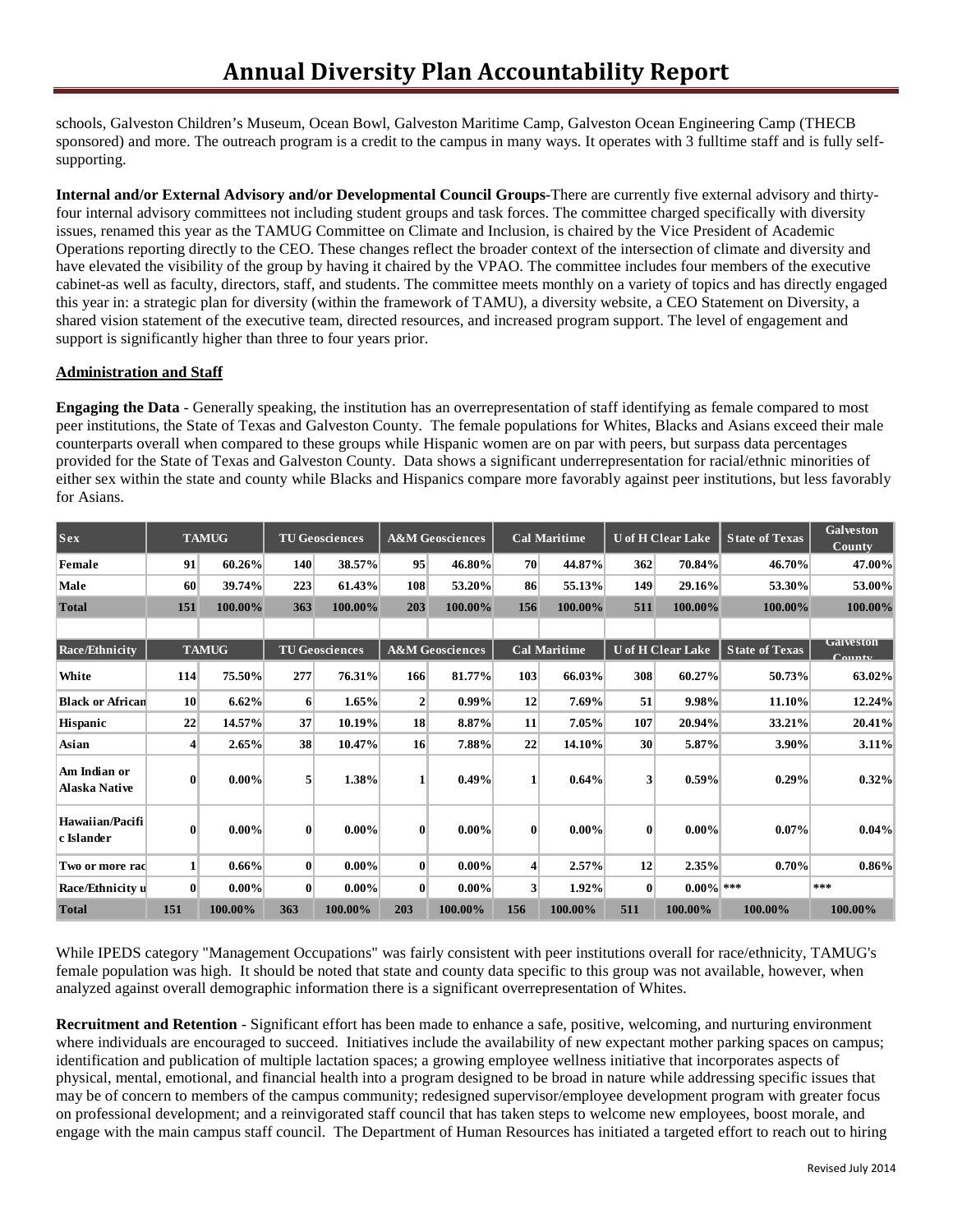departments in an attempt to better educate them concerning the hiring process and associated diversity initiatives. Our HR staff is actively engaged in local efforts to place disabled workers.

**Unit Climate -** TAMUG initiated the Leadership Challenge Program on campus for administrators this year. One of the benefits from this program as shown by research data is that each practice learned through the program increases the priority placed upon diversity by participants. The first group of individuals participating in the Leadership Challenge Program consisted of individuals from the Executive and Strategic Operations Teams. The Difficult Dialogues Program was also held on campus this past year with participants selected from key leadership groups within the campus community. Additionally, a formal TAMUG Title IX Committee was established recently to assist in addressing gender discrimination/sexual harassment issues across the institution. Individuals from Administration, Student Affairs, University Police, Human Resources and the Texas A&M Maritime Academy are among those that comprise the committee. While we anticipate having the results of our upcoming staff climate survey sometime during the spring of 2015, we continue to rely upon exit surveys and feedback from ongoing initiatives (i.e. Professional Development Training, Leadership Challenge Program, Employee Wellness Program, Difficult Dialogues, etc.) to assess the climate. While there is a general uneasiness due to the ongoing system wide efficiency studies and their potential continued impact to the University, there seems to be an overall general level of satisfaction from staff with room for improvement in certain areas. Areas identified for continued improvement include pay equity, flexible scheduling, work-life balance, supervision, and professional development. Staff employees show a strong sense of community and commitment to the University, its mission, and success.

**Equity** - Because TAMUG recently moved to align job qualifications for all director level positions with TAMU, a number of pay equity issues exist and are currently being assessed. This misalignment in the past has been particularly problematic for individuals in the Assistant Director and Associate Director titles because positions with less responsibility often received greater compensation based upon inconsistent and incongruent minimum qualifications. Additional pay equity issues are being addressed as they arise. Departments continue to take advantage of reclassifications and promotional opportunities for qualified individuals based upon organizational growth and need. We have taken a step forward in professional development with the introduction of the Leadership Challenge Program, Difficult Dialogues Program, and redesigned Professional Development Program. We are hopeful that these initiatives will be of value for leadership succession as those needs arises.

**Future Efforts -** While there has been an increased awareness recently for recruiting efforts directed toward veterans and individuals with disabilities, additional efforts to increase support for hiring departments will need to be identified. Additionally, we have partnered with the TAMU Mays School of Business to develop a staff climate survey that is currently in the approval process and should be ready for distribution in late 2014 or early 2015. Continuation of the Leadership Challenge Program is anticipated and efforts are currently underway to identify the next cohort for this training. Future efforts also include broadening the scope of Employee Wellness Program activities so they are even more inclusive and moving toward a more collaborative effort to address pay equity issues as they are identified.

### **Students**

**Engaging the Data**- Texas A&M at Galveston's (TAMUG) strategic plan is to have 3,000 students enrolled by 2020. While the White population has been fluctuating between 75-77% for the last few years for undergraduates and 72-80% for graduates, the representation of non-white students is comparable or better than the peer group. UHCL is clearly more ethnically diverse which is expected for the South Houston/Galveston region; but UHCL does not reflect the same scope of programs. The student data is aggregated for undergraduates and graduate students. While TAMUG has a much higher percentage of "white" versus TAMU and UT Geosciences, the significant difference is in the larger percentage of international students at the two flagships. Both TAMU and UT are more dominant in graduate students versus the larger percentage of undergraduates at Galveston. Female enrollment is also comparable to peers especially in the engineering and maritime sectors; however, much work still needs to be done. If Galveston removed the biology and business programs from the gender demographics, it would be skewed more heavily towards males.

**Recruitment and Retention-**Ongoing efforts to address recruitment and retention of underserved student populations continue. For *graduate students*: 1) targeted recruiting at MSI and HBCU campuses; 2) Aggie Allies program; 3) NSF funded REU site; and 4) program co-sponsorship opportunities between the Galveston Graduate Student Association and the Office of Diversity and Multicultural Services. Six new competitive graduate fellowships have been added in the past year: three are targeted for merit and three for diversity. For *undergraduate students*: 1) scholarships for underserved populations; 2) increased advocacy and collaboration of student organizations; and 3) program efforts to increase knowledge and awareness of diverse communities in both the academic and social arenas. Examples include such initiatives as supporting the National Disabled Sailing Championships, Wounded Warriors, Initiative for Black Student Success, LGBT timeline displays, featured former students for women's history month, International lunches, Hispanic Heritage talks, and more. TAMUG has engaged in an aggressive marketing campaign including print, billboards, TV, radio, and web. Please view the commercial at www.aggiesbythesea.com. Marketing initiatives were based on focus groups including diverse representation and were developed with a keen awareness of visual representation. Print advertising and billboard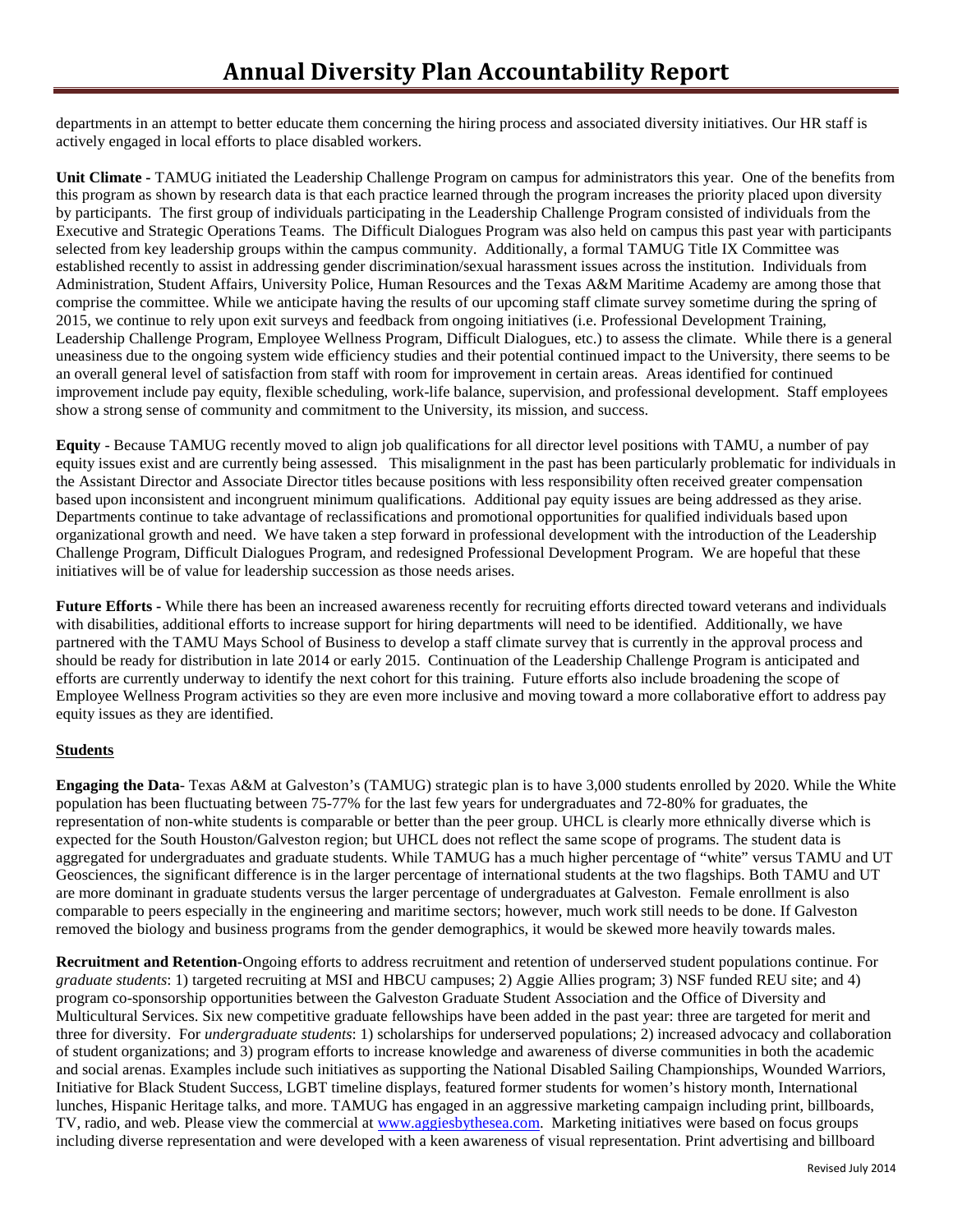locations were specifically targeted to underrepresented communities. Earlier this year, TAMUG also entered into a formal partnership with Houston Community College and HISD Maritime High Schools to create a Logisticians track including a high school diploma, associate's degree, and baccalaureate degree (three years post high school). The partnership event was hosted at the Port of Houston.

**Unit Climate**- The Office of Diversity and Multicultural Services continues efforts to address the climate within TAMUG by: 1) collecting randomized quantitative and qualitative data from campus-wide programs; 2) providing support to TAMUG climate activities, and 3) conducting a Spring 2015 climate survey for comparison to Spring 2012-2013 Higher Education Research Institute (HERI) survey data. Beyond the initiatives listed above concerning retention, aggressive initiatives related to Title IX have been implemented in all residence halls, new student conferences, corps of cadets, and student leadership.

| <b>Sex</b>                       | <b>TAMUG</b> |          | <b>TU Geosciences</b> |          | <b>A&amp;M</b> Geosciences |          | <b>Cal Maritime</b> |          | <b>U</b> of H Clear Lake |          |
|----------------------------------|--------------|----------|-----------------------|----------|----------------------------|----------|---------------------|----------|--------------------------|----------|
| Female                           | 811          | 37.30%   | 261                   | 40.59%   | 475                        | 38.20%   | 150                 | 44.87%   | 5246                     | 64.30%   |
| Male                             | 1365         | 62.70%   | 382                   | 59.41%   | 768                        | 61.80%   | 896                 | 55.13%   | 2918                     | 29.16%   |
| <b>Total</b>                     | 2174         | 100.00%  | 643                   | 100.00%  | 1243                       | 100.00%  | 1046                | 100.00%  | 8675                     | 100.00%  |
|                                  |              |          |                       |          |                            |          |                     |          |                          |          |
| <b>Race/Ethnicity</b>            | <b>TAMUG</b> |          | <b>TU Geosciences</b> |          | <b>A&amp;M</b> Geosciences |          | <b>Cal Maritime</b> |          | <b>U</b> of H Clear Lake |          |
| White                            | 1685         | 77.50%   | 380                   | 59.09%   | 797                        | 64.10%   | 604                 | 57.74%   | 3405                     | 41.70%   |
| <b>Black or African American</b> | 57           | $2.60\%$ | 8                     | $1.24\%$ | 34                         | 2.70%    | 25                  | 2.38%    | 781                      | $9.60\%$ |
| <b>Hispanic</b>                  | 309          | 14.20%   | 74                    | 11.50%   | 193                        | 15.50%   | 163                 | 15.58%   | 2099                     | 25.70%   |
| Asian                            | 34           | $1.60\%$ | 38                    | 5.90%    | 38                         | 3.10%    | 87                  | 8.31%    | 538                      | $6.60\%$ |
| Am Indian or Alaska Native       | 8            | 0.40%    | 1                     | $0.15\%$ | 4                          | $0.30\%$ | 4                   | $0.38\%$ | 22                       | $0.30\%$ |
| <b>Hawaiian/Pacific Islander</b> | 4            | $0.20\%$ | $\bf{0}$              | $0.00\%$ | $\bf{0}$                   | $0.00\%$ | 7                   | $0.66\%$ | 8                        | $0.10\%$ |
| <b>International</b>             | 22           | $1.00\%$ | 116                   | 18.04%   | 152                        | 12.20%   | 7                   | $0.66\%$ | 1007                     | 12.30%   |
| Two or more races                | 51           | 2.30%    | 15                    | 2.33%    | 20                         | $1.60\%$ | 89                  | 8.50%    | 192                      | 2.40%    |
| Race/Ethnicity unknown           | 4            | $0.20\%$ | 11                    | $1.70\%$ | 5                          | $0.40\%$ | 61                  | 5.83%    | 112                      | $1.40\%$ |
| <b>Total</b>                     | 2174         | 100.00%  | 643                   | 100.00%  | 1243                       | 100.00%  | 1046                | 100.00%  | 8675                     | 100.00%  |

**Equity**- The Student Affairs Division continues to consistently engage students in leadership opportunities through efforts, not limited to: Leadership Guadalupe, the Leadership Learning Community, SALT Camp, the Initiative for Black Student Success, the Veterans' Association, student assimilation organizations and diversity workshops. These areas of support have shown demonstrated results in fostering broader campus participation and leadership for underrepresented persons. The Office of Financial Aid actively monitors scholarship, grant, and work study programs to increase equity and access. Adjustments to the graduate student stipends are being implemented to align with median TAMU stipend levels. Current aid programs are approximately \$17 million per year. Additional equity programs include the summer SAIL program for provisional admission, staff mentoring activities, and academic support services (free of charge to all students).

**Future Efforts**- The operative priority is to make progress toward the university's strategic diversity interests: 1) increased access for qualified students, especially those who are underserved minorities and women in engineering and maritime fields; 2) increased retention of diverse students; 3) increased graduation rates, and 4) enhanced campus climate for inclusion. A comprehensive realignment of academic advising and integrated success coaching is under consideration with an implementation date of Fall 2015. Simultaneously, a task force has been initiated to begin planning for a new academic complex to be completed by spring 2017.

### **Faculty**

**Engaging the Data**-The table below reflects the gender and racial/ethnic profile for the faculty. While the female population at Galveston is competitive with TAMU, UT and CMA, in reality it is due to the breadth of the teaching faculty in the core curriculum and business fields. Significant progress has been made in female representation across the campus. In the last year, 50% of all new hires are women. Also in comparison with the peers other than the regional institution, TAMUG is less white. It is interesting to note the high number of "unknowns". Efforts will be made to review that group.